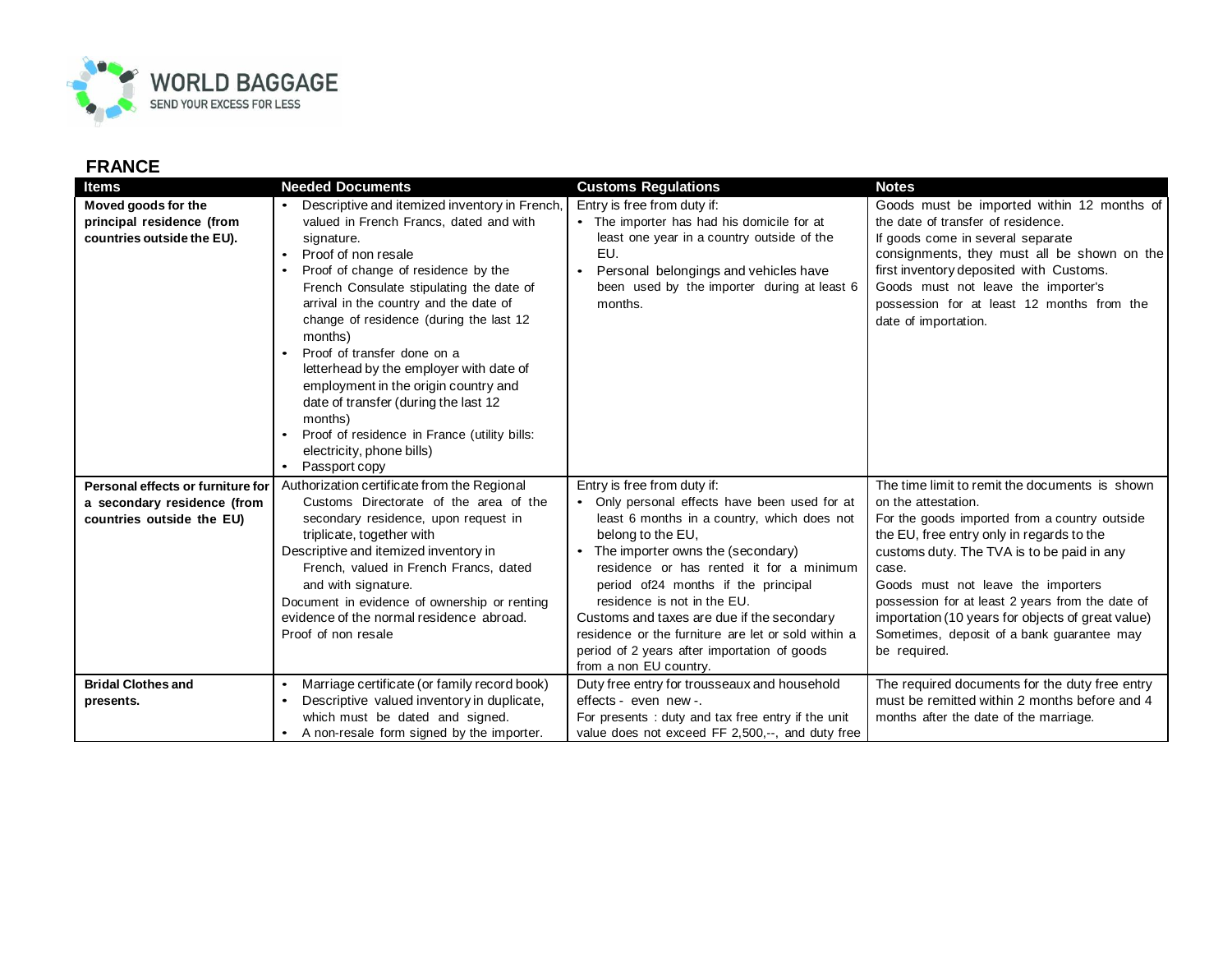

## **FRANCE**

| <b>Items</b>                            | <b>Needed Documents</b>                                                                                                                                                                                                                                                                                                                                             | <b>Customs Regulations</b>                                                     | <b>Notes</b>                                                                                                                                                                       |
|-----------------------------------------|---------------------------------------------------------------------------------------------------------------------------------------------------------------------------------------------------------------------------------------------------------------------------------------------------------------------------------------------------------------------|--------------------------------------------------------------------------------|------------------------------------------------------------------------------------------------------------------------------------------------------------------------------------|
|                                         |                                                                                                                                                                                                                                                                                                                                                                     | only if the value is between FF2,500,-- and<br>FF6,900.                        |                                                                                                                                                                                    |
| <b>Heirlooms/Bequest</b>                | Certificate from an official authority or a<br>$\bullet$<br>notary stating that the imported goods are<br>obtained by inheritance and giving the<br>inventory.<br>Detailed and valued inventory in duplicate,<br>which must be dated and signed.<br>Documents showing that the importer has<br>his residence in France.<br>a non-resale form signed by the importer | Entry is free from duty for inheritance goods.                                 | The items must be imported within two years<br>of becoming the possession of the importer                                                                                          |
| <b>Automobiles</b>                      | In addition to the documents mentioned in<br>"Removal goods"<br>Original certificate of title at shipper's<br>name (no leasing is authorized)<br>Copy of the vehicle receipt                                                                                                                                                                                        | Entry is free from duty as per "removal goods<br>for the principal residence". | Both additional documents should be issued<br>at least 6 months before the ETD of the<br>vehicles and the shipper must have lived for<br>at least 12 months in the origin country. |
| Raw materials semi-finished<br>products |                                                                                                                                                                                                                                                                                                                                                                     | Liable to payment of duties.                                                   |                                                                                                                                                                                    |
| <b>Tobacco products</b>                 |                                                                                                                                                                                                                                                                                                                                                                     | Liable to payment of duties.                                                   |                                                                                                                                                                                    |
| Liquor                                  |                                                                                                                                                                                                                                                                                                                                                                     | Liable to payment of duties.                                                   |                                                                                                                                                                                    |
| Important cellar provisions             |                                                                                                                                                                                                                                                                                                                                                                     | Liable to payment of duties.                                                   |                                                                                                                                                                                    |
| <b>Medications, narcotics</b>           | Authorization from the Ministry of Health<br>(Direction de la Pharmacie et du Médicament.<br>1, Place Fontenoy, 75700-Paris).                                                                                                                                                                                                                                       |                                                                                |                                                                                                                                                                                    |
| <b>Weapons, Munitions</b>               | Import permit issued by Directorate General of<br>Customs, bureau D 3, 23bis, rue de<br>l'Université, 75007 PARIS.                                                                                                                                                                                                                                                  |                                                                                |                                                                                                                                                                                    |
| Pets (dogs, cats, birds)                | Health certificate made out by an official<br>veterinary surgeon.                                                                                                                                                                                                                                                                                                   |                                                                                |                                                                                                                                                                                    |
| General remark                          |                                                                                                                                                                                                                                                                                                                                                                     |                                                                                | Since 1st January 1993, personal goods can<br>circulate freely within the European Community.<br>However, some particularly sensitive items<br>remain subject to regulation.       |